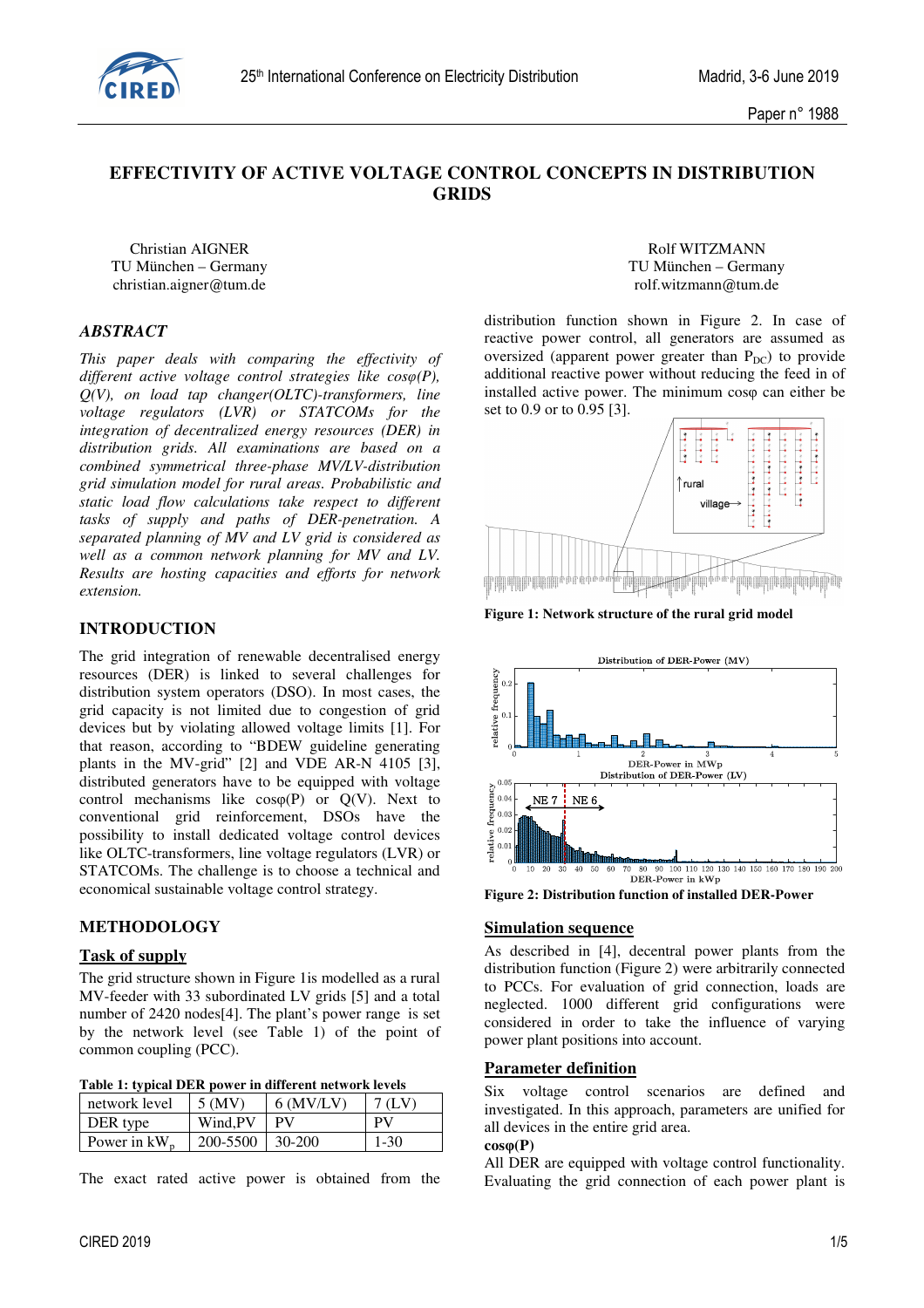

done using the maximum real power and the minimum cosφ according to VDE AR-N 4105 appendix E [3]. **Q(V)** 

All DER are equipped with voltage control functionality. For connection evaluation, maximum real power will be fed in. Since provided reactive power will be dependent on the nodal voltage at the PCC, there can be set no fixed reactive power. The assumed characteristic from [10] is shown in Figure 3.



**Figure 3: Q(V) characteristic [10]** 

### **OLTC-transformers**

The tap ratio of all MV/LV-transformers can be changed to decouple the MV and the LV grid. The very common and simple control strategy is used here: a defined voltage setpoint of 1.0 p.u. is kept at LV busbar in the transformer station by changing the tap ratio. For the following consideration, the change ratio can be varied stepless.

### **LVR**

In this scenario, voltage regulators are installed in the LV grid in case of violating voltage limits (formally 3% criterion). The maximum power rating of the devices is adapted to the line capacity (typical 200 kVA). Due to recommendations in [6], the LVR is placed after 33% of total length of the feeder. Voltage setpoints are chosen analogous to the scenario OLTC-transformer. The amount of installable LVR is limited to two devices per LV-grid.

### **STATCOM**

In case of voltage violations, a centralized  $Q(V)$ -control is installed in the LV grid at the end of the concerning feeder [7]. The characteristic is equal to Figure 3. The rated power  $(Q_{max})$  of the STATCOMs is set to 100 kVAr (corresponding to 50% of typical line capacity). In order to avoid additional congestions, a maximum of two devices is used in the same LV-grid.

# **Limits**

As mentioned in [4], there are several limits that have to be taken into account when planning distribution grids.

### **Thermal overloading**

In all cases, thermal congestions have to be avoided by reinforcement of the devices (e.g. lines and transformers). For lines, voltage range deviations will occur long before thermal limits are reached [8]. Congestions of MV/LVtransformers are likely to happen more often, mainly in LV grids fed by small transformers (< 400 kVA).

### **Voltage limits**

For designing the grid, two planning criteria are defined as suggested in [4]: **conventional network planning** and **integral network planning**.

#### Conventional network planning:

The "**2%-criterion**" and the "**3%-criterion**" define a maximum voltage rise of  $\Delta v_{DERMV}$  =2% caused by decentral power plants connected to MV [2] and  $\Delta v_{\text{DER~LV}}$ =3% caused by such connected to the LV [3] grid. This means, that there is a **fix partitioning of the voltage band** without the need of a coherent MV/LV grid. These rules are meant as a simplified planning tool for DSOs to do a voltage level decoupled grid planning. By sticking to the proposed values, it is assumed, that the absolute voltage limit of  $V_N \pm 10\%$  according to EN 50160 [1] will be fulfilled automatically without considering the voltage rise in the MV, caused by LV-DER. In case of using OLTC-transformers, the 2% and 3% criterion are neglected [3], otherwise there would be no benefit when using OLTCs. In case of using  $O(V)$ , the  $2\%$ - and the 3 %-criterion have to be checked carefully: according to the used characteristic in Figure 3, providing reactive power starts at a nodal voltage of 1.03 pu. Therefore the 3 %-criterion could be violated, even before voltage control starts. Nevertheless, it could be far from exceeding the maximum allowed voltage of 1.1 pu. In this case Q(V) would be useless. Unfortunately the codes don't propose a proceeding for testing the effectivity of Q(V) control in the grid.

As a solution, this paper suggests to consider also the **voltage preload caused by the other grids** (that pends to violate the global voltage limit) by adapting the slack bus voltage during testing the 2 % and 3 %-criterion to:

$$
V_{\text{slack,}dV} = V_{\text{max,}50160} - \Delta V_{\text{tol}} - \Delta V_{\text{ARN4105}} = (1.1 - 0.02 - 0.03)pu = 1.05 pu
$$
 (1)

Investigations in [9] also validate this assumption.

### Integral network planning:

It is just required to keep the voltage limit of  $V_N \pm 10\%$  at all PCCs according to EN 50160 [1]. There is **no fixed voltage band partitioning** between MV and LV. This requires a holistic model of all rigidly coupled parts of the grid. In the following simulations, the maximum value of  $V_{\text{max}}$ , 50160 was reduced to  $V_{\text{max}}$ , global=1.08 pu to keep a safety margin for inaccuracies due to the HV/MV-OLTC and asymmetries between the phase voltages. The voltage at the beginning of the MV feeder is assumed as  $V_{\text{slack}}=1.0$  pu.

### **Network extension mechanism**

In cases of violating limits, the existing grid structure will be reinforced. The proceeding depends on the voltage level and is done as described in [4] and [10].

#### **MV network**

Violations at MV-nodes are fixed by installing new parallel lines stepwise beginning at the substation and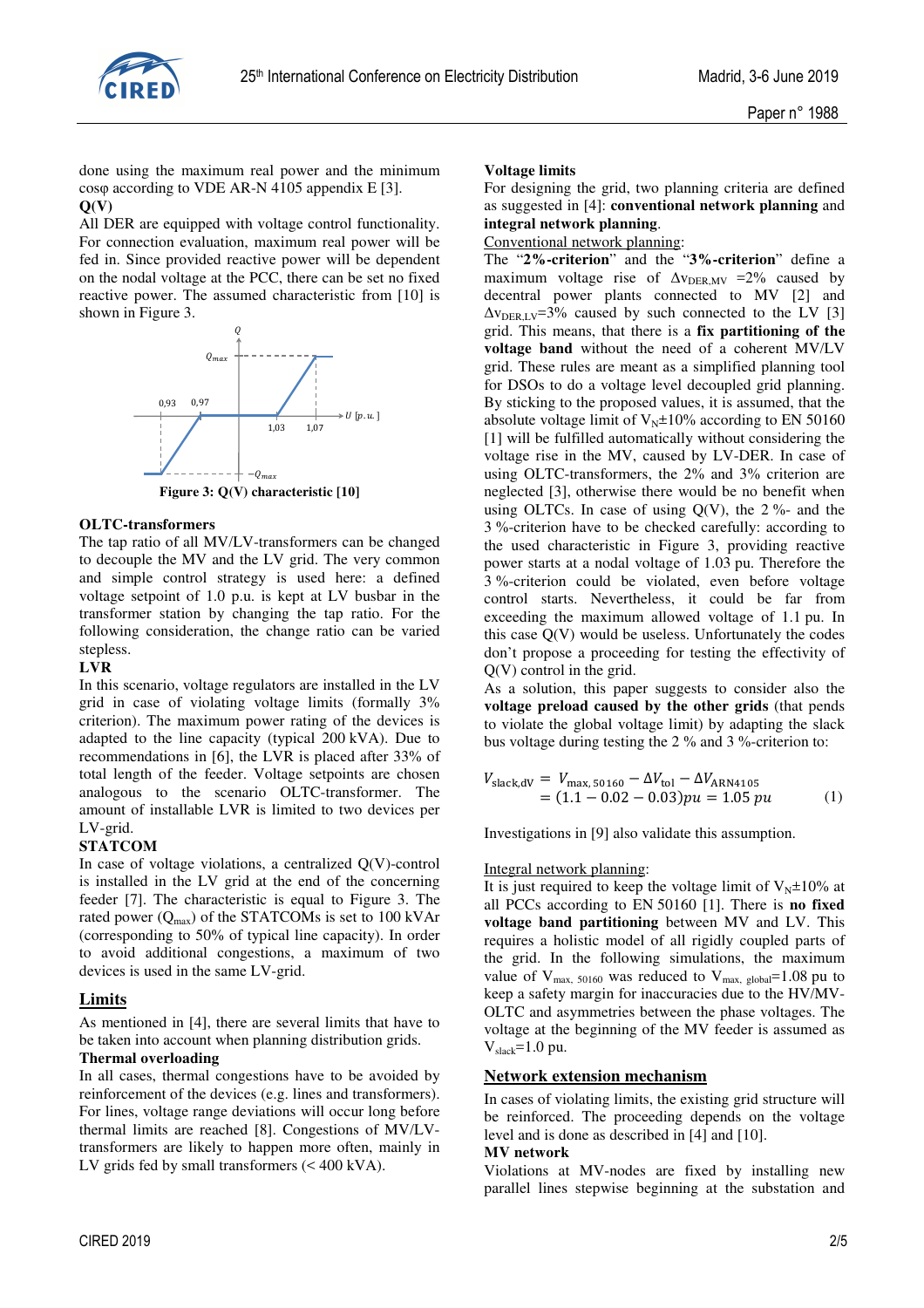

Paper n° 1988

moving to the violated node until limits are fulfilled as depicted in Figure 4. To avoid a feedback between different LV grids, a maximum voltage rise up to 1.05 pu has to be kept to provide a voltage band of at least 3% for LV grids. The standard cable type NA2XS2Y 3x1x185mm² is used.



**Figure 4: MV-network extension mechanism** 

#### **LV-network**

According to [10] and Figure 5, a new LV feeder is created by splitting up the old LV-feeder of the violated node after 2/3 of feeder length. The standard cable type NAYY4x150mm² is used for this.



**Figure 5: LV-network extension mechanism** 

#### **RESULTS FOR HOSTING CAPACITY**

Hosting capacity is defined as the amount of installable DER- peak power by meeting all voltage and congestion limits without major changes of the grid (except the exchange of MV/LV-transformers). Results are displayed in Figure 6. Determined hosting capacities are illustrated for each voltage control strategy in boxplots for conventional (black boxes) and integral network planning (blue boxes). The middle line of the box represents the median  $(q_{50})$ , left and right line mark 5%  $(q_5)$  and 95%  $(q_{95})$  quantile. Whiskers show minimum and maximum values.

#### **Conventional network planning**

The basic scenario without using any voltage control shows the smallest amount of installable DER-power  $(q_{50}=2.2 \text{ MWp})$ . In comparison, OLTC-MV/LVtransformers show the best performance (increase of 480 %). Decentral reactive power control  $cos(\phi)$  and Q(V) offer the second best effectivity by increasing the median hosting capacity about 45 %. Changing the minimum cosφ from 0.9 to 0.95 would lead to a slight decrease (cos  $\varphi(P)$ : 2 %, O(V): 5 %) of effectivity. Hence  $Q(V)$  offers nearly the same results as  $cos<sub>0</sub>(P)$ . Similar results can be found in [10] and [11]. Voltage control by LVR offers the lowest efficiency with about 20 % median increase of hosting capacity. Centralized reactive power control by LV-STATCOMs shows less efficiency  $(q_{50})$ increase rate:  $25\%$ ) compared to distributed Q(V).



**Figure 6: Effectivity of voltage control strategies using different planning criteria** 

#### **Integral network planning**

The blue boxes in Figure 6 show the results for applying a combined MV/LV-network planning. In the basic scenario, hosting capacity is increased significantly (185 % more than in case of a conventional planning are corresponding to the increase of the available voltage band from 3% to 8%). The OLTC-transformer performs as most powerful tool by doubling the hosting capacity. Using the entire voltage band illustrates the differences between the voltage control concepts.  $cos(\theta)$  remains the most effective mechanism with an increase rate of 90 %. Reducing the reactive power ( $cos\varphi_{\text{min}}$ =0.95) goes with a lower increase rate of  $75\%$ . Q(V) can offer an increase rate of 69 %. Raising the  $cos\varphi_{\text{min}}$  to 0.95 results in lowering the increase factor to 40 %. Again, the scenario "LVR" offers the lowest effectivity (about 20 % higher hosting capacity than in the basic scenario). It can be seen that integral network planning offers additional potential as mentioned in [4] and [10] but has no influence on the general behaviour of the considered control strategies.

#### **RESULTS FOR GRID EXTENSION**

The results for grid extension are calculated for conventional and integral network planning and shown in Figure 7 - Figure 10. For each DER-penetration rate, the necessary extension is given as line length in km and determined for MV and LV separately.

### **Conventional network planning**

#### **MV network extension**

At first sight, there are only small differences between all scenarios. The median line length shows to be around 10 km, corresponding to the half of the entire MV-feeder length. The scenario without voltage control and the scenario LVR behave equally: the median efforts are rising from 4 km to 19 km. OLTC can prevent most incidents in the MV feeder. All reactive power control strategies can reduce MV grid extension but don't show the same influence compared to LV-grids. Reinforcement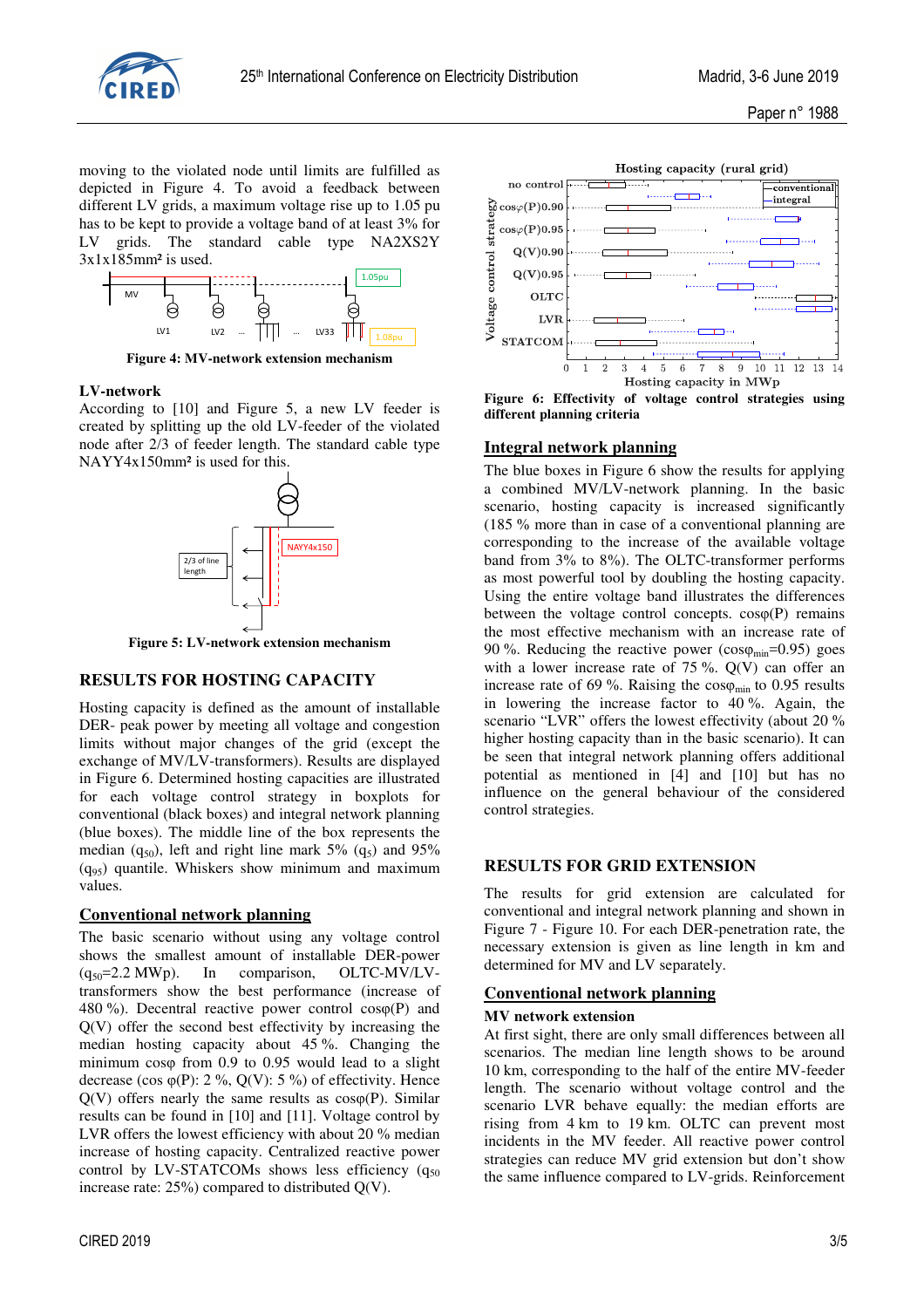

is triggered by violating the 2%-criterion and violation of 1.05 pu in the MV-grid. Effectivity of reactive power is reduced by the HV/MV-transformer, because the OLTC would control the voltage to 1.0 pu and thus eliminates the voltage drop of the transformers inductance. [12].



#### **LV-network extension**

Considering the reinforcement of the LV grid in Figure 8, it appears that the first scenario without any voltage control (black box) requires by far the most interventions. The sequence looks almost to be exponential. Full penetration of  $14 \text{ MW}_{p}$  will lead to at least 95 km of additional LV-lines (caused by violating the 3% criterion). On the contrary, the scenario "OLTC" requires no reinforcement of the LV-grid at all. The scenarios cosφ(P) (blue/pale blue) and Q(V) (green/pale green) require significantly less interventions than the basic scenario. At high DER-penetration rates, cosφ(P) shows a slightly higher efficiency, than Q(V).

The LVR (orange) needs a of lot of interactions, while LV-STATCOMs show a effectivity between Q(V) 0.9 and  $cos(\theta)$  0.95. Both scenarios are limited by the maximum allowed number of devices.



# **Integral network planning MV network extension**

As depicted in Figure 9 and according to the results for hosting capacity, there is no need for new MV lines at DER-penetration-rates below 8 MW<sub>p</sub> The scenario "no control" and "LVR" behave equal: the median efforts are rising from 4 km to 19 km. OLTC-transformers can also prevent most of the incidents in the MV feeder because the 1.05 pu-MV-limit can be neglected (no LV-reserve has to be kept). Reactive power control strategies reduce MV grid extension in a better way compared to conventional planning because reinforcement is mainly triggered by the influence of LV-DER. They tend to violate the global voltage limit of 1.08 pu and hence trigger MV grid extension for keeping the voltage at the MV nodes at 1.05 pu.



#### **LV-network extension**

Compared to a conventional planning, the first scenario in Figure 10 without any voltage control requires just one fifth of the necessary efforts from Figure 8. The required line length now rises with a significantly smaller pitch. All efforts are now in the range up to 20 km. The behaviour of the other scenarios does not show a significant difference when comparing integral and conventional network planning.



CIRED 2019 4/5